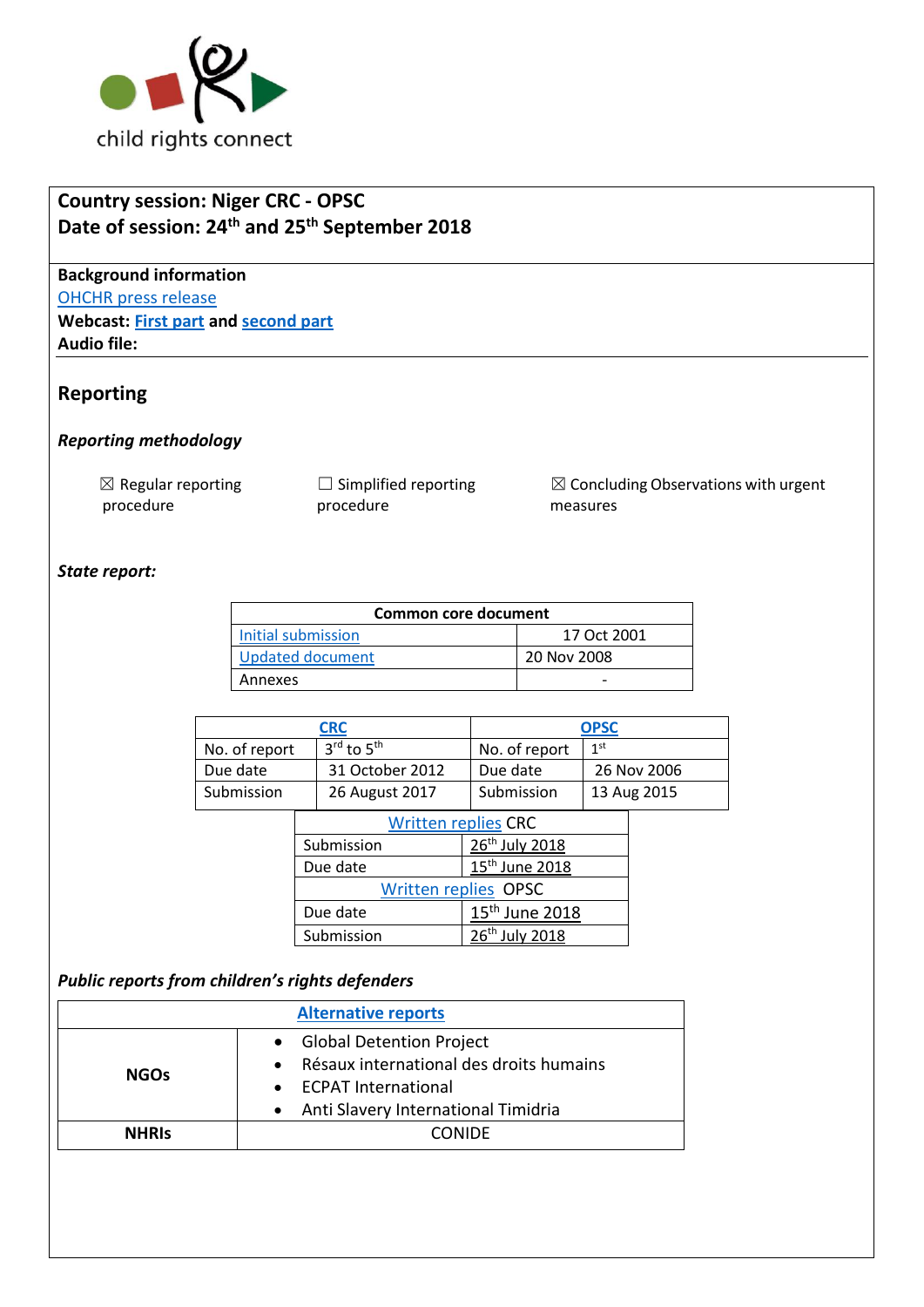

## **State delegation**

The delegation was headed by El Back Zeinabou Tari Bako, Minister for the Advancement of Women and Child Protection of Niger, supported by representatives of this Ministry, of Inter-Ministerial Committee in charge of drafting reports to treaty bodies and Universal Periodic Review, Directorate for the Juvenile Judiciary Protection and Social Action, National Assembly, and the Permanent Mission of Niger to the United Nations Office at Geneva.

## **Committee's Task Force members**

| Name & Last Name                   | Country        |
|------------------------------------|----------------|
| <b>Suzanne Aho Assouma (CRC)</b>   | Togo           |
| <b>Bernard Gastaud (CRC, OPSC)</b> | <b>Monaco</b>  |
| Hynd Ayoubi Idrissi (OPSC)         | <b>Morocco</b> |

## **Dialogue description**

#### i. Character of the dialogue

The atmosphere of the dialogue was constructive and interactive, following an in depth and technical discussion with the Committee and the delegation.

### ii. General assessment made by the Committee

The Committee acknowledged the challenges that the country faced, such as climate change and terrorism and how they affected children's right. Child marriage, child slavery, particularly trough "wahaya", as well as the high infant mortality rate, have been important concerns during the dialogues. On OPSC the legal gap and Committee urged to fill the legal gaps. In conclusion, the Committee asked urgently to increment the budget for health and education and to address issues of child marriage and birth registration.

#### iii. Main issues discussed:

- **General measures of implementation and definition of the child:** the Committee wondered if the State would adopt the Children's Code and raised its concern over the vague definition of the child in the law. Moreover, it highlighted the low budget allocated for children policies. The delegation answered that to the Children's Act of 2014 contained the definition of the child and provided that a child was a human being under the age of 18.
- **Right to be heard:** The Committee questioned the accessibility of parliament for all children and inquired whether the National Youth Council was taken seriously in to account by the authorities. The delegation said that it was open to all children and their proposals taken into account by the authorities.
- **Non-discrimination:** The discrimination based on social status and location were raised by the Committee and it questioned which practical measures the government putted in place to improve the status of ethnic communities and to implement the anti-discrimination law. The delegation said that under the Constitution, all people in Niger were equal and there were no indigenous peoples as defined by the United Nations and that there were no marginalized population: Tuaregs and Arabs were represented at all level.
- **Child slavery:** Even if child slavery was prohibited, the Committee raised its concern over the practices called "wahaya", the fifth wife, under which women and girls were held in domestic and sexual servitude and asked the number of girls and how children were rehabilitate and whether perpetrators were punished. The delegation explained that under customary law, a man could have four wives, but some would take the fifth one without getting married and have all the rights over her. The delegation replied by saying that slavery was criminalized and the law provided for the protection of victims.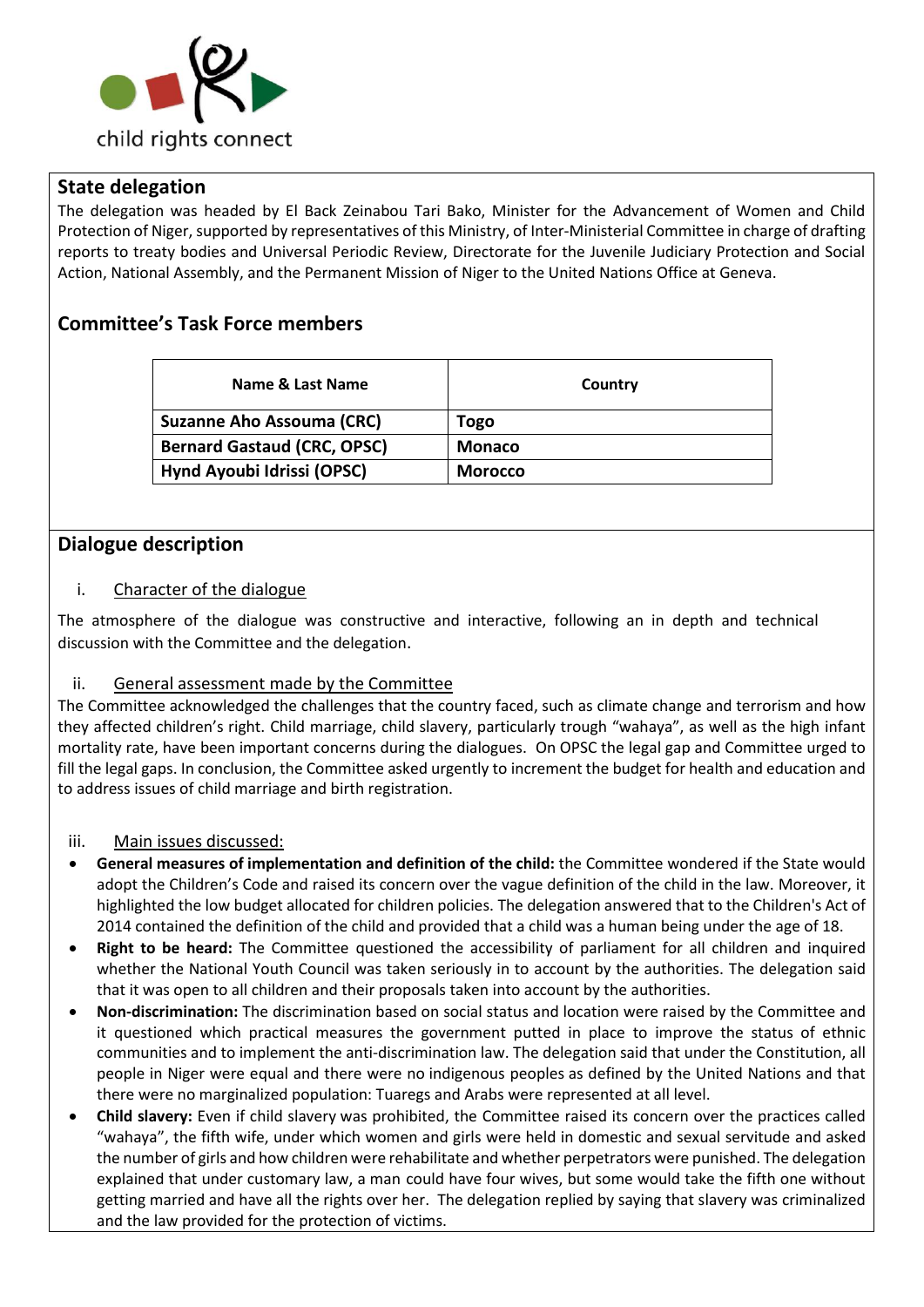

- **Corporal punishment and harmful practices**: The Committee welcomed the prohibition of corporal punishment in schools, however, it was worried about not in homes, closed institutions, and Koranic schools and questioned about the care for children victims of violence and the existence of hotlines. Moreover, it asked about the punishment of perpetrators of sexual violence against children and whether harmful traditional practices, as female genital mutilation in particular were eradicated. According to the delegation, corporal punishment was prohibited in public and Koranic schools alike, and explained that State officials were visiting the Koranic schools to raise awareness on the issue. On female genital mutilation the delegation answered that compered to other region, in Niger the rate was very low and the zero tolerance to female genital mutilation would be applied by 2020.
- **Juvenile Justice:** The lack of a proper juvenile system and specialized unit in the judicial system dedicated to children was a great are of concern. It also asked about death penalty in case of minor and which measures were taken to diversify the trainings of the police and the judiciary, including by disseminating the provisions of the Convention. The delegation highlighted that the 2014 Juvenile Justice Act provided that minors could not be trailed by a criminal court, and that the detention of juveniles was an exception. Moreover, they said that judges received regular training in the implementation of the ratified international treaties in their rulings, and each region had a juvenile judge. Death penalty had not been applied since the 1970s
- **Children labour:** The Committee indicated that a large number of children under 14 years old were working, and domestic work was seen as "light work" and questioned if there were any labour inspectors. The delegation replied that work farm and domestic works was "light works" and that this helped children to socialize and not undermine the education of the children.
- **Early marriage:** The Committee was very worried about existing dual legal system, which one ( customary law) allowed child marriage, with a view that 90% of the population were married under the customary law. The delegation replied by saying that there was no age limit for marriage in customary law, while marriage was prohibited for minors in the civil code. The delegation said that Niger had made a commitment to the African Union to implement a plan of action to end child marriage and the National Strategic Plan to End Child Marriage had been signed in August 2018.
- **Health and environmental degradation:** The Committee was alarmed on the persisting levels of children mortality and of mother mortality related to malnutrition in marginalized areas. Moreover, it asked to explain the efforts to prevent environmental degradation, such as desertification and deforestation, and to develop sources of renewable energy. The delegation explained that the government had adopted the law ratifying the Paris Climate Agreement and in 2017, the amendment to the Kyoto Protocol.
- **Education:** The Committee raised the issue of access to education, in particular for girls and children from poor families; low school completion rates and high dropout figures. In addition, there was poor teacher training, schools were dilapidated, and pre-primary schooling only covered a small percentage of children in rural areas. The inclusive education wans another issue raised by the Committee. The delegation replied by saying that s for inclusive education, the delegation said that there were 15 integrated inclusive classes that bore in mind the needs of children with disabilities.

#### **OPSC**

- **General measures of implementation:** The Committee highlighted the lack of data and asked about the budget allocated to the implementation of the Protocol. The delegation said that they drafted an action plan based on care, prevention and child protection. The Committee also highlighted that the reservation on the CEDAW created serious situation of vulnerability, especially in the field of prostitution. On that issue, the delegation highlighted their willingness to remove it but also their difficulties to withdraw the reservation. The Committee also pointed out the various legal gaps regarding the criminalization of the offences under the OPSC: definitions provided by the Criminal Code were not sufficiently compliant with the Protocol. The delegation explained its difficulties in implementing its provisions, such as the lack of a law that sanctioned the specific offenses under the Protocol.
- **Awareness raising:** The Committee stressed the need for awareness campaign and on the need to a comprehensive and precise study on the exploitation of children in the country, including sexual exploitation,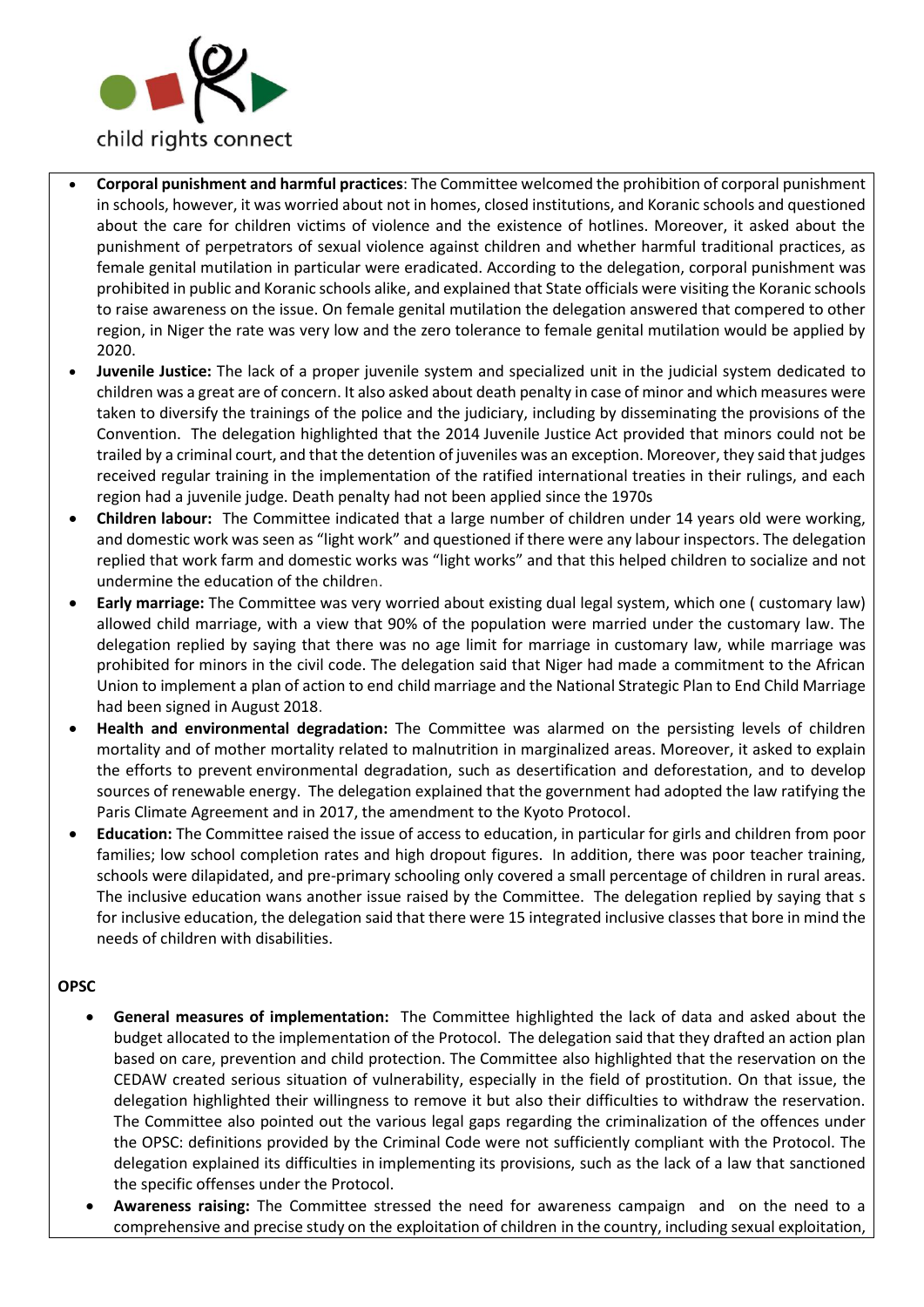

in order to inform prevention. The selegation said that the there was no official code of conduct in tourism and travel industries.

**Rights of victims and access to justice of victim**: The Committee welcomed the adoption of the national guidelines for care and support of child victims, and asked the delegation to provide information on measures taken. They replied by saying that special social workers dealt with children victims of sexual exploitation. Moreover, the Committee raised concern over the legal gaps, which made difficult for victims to access free legal assistance and the lack of assistance for victims. On extradition it also asked whether it was subject to double jeopardy rule and whether the OPSC was a basis for extradition. Niger intended, said the delegation, to draft specific extradition protocols, in line with the obligations under the Optional Protocol.

## **Recommendations of the Committee**

In its Concluding Observations, the Committee drew attention to the need of **urgent measures** concerning the following 6 areas:

- **Gender-based violence**: The Committee urges the State party to criminalize sexual violence against girls, including statutory and marital rape, by establishing a minimum age of sexual consent, and strengthen the protection of child victims and the prosecution and punishment of perpetrators, with no recourse to community mediation. Moreover, it urges to ensure that child victims are encouraged to report incidents of gender-based violence, including by providing capacity-building programmes for judges, prosecutors, police officers, law enforcement personnel, legal practitioners and traditional leaders on how to investigate such cases in a gender and child-sensitive manner. It also recommends ensuring that child victims have access to appropriate redress, including compensation; increase the number of shelters, especially in rural areas, and provide medical treatment, psychosocial rehabilitation and reintegration programmes, as well as legal assistance, to child victims of gender-based violence.
- **Health and health services**: The Committee recommends to the State party to prioritize measures to improve access to and the quality of health-care and nutrition services, including by allocating sufficient financial resources to the health sector and ensuring the availability of qualified health staff; to create more vaccination centres, ensure that all children in the State party are fully vaccinated, reduce disparities in vaccination coverage among regions and provide all centres with the necessary human resources, equipment and vaccines. It also recommends promoting, protect and support breastfeeding, increase the number of hospitals certified as Child Friendly and fully implement the International Code of Marketing of Breast-milk Substitutes and to continue to seek technical assistance from, among others, UNICEF and the WHO.
- **Education including vocational education**: The Committee recommends that the State party: take all necessary measures to improve accessibility of education for all, especially for girl children, by enforcing the 2017 Decree; to increase enrolment in schools by overcoming obstacles for out-of-school children and school dropout; to improve the quality of education by - inter alia - ensuring that teachers receive appropriate training, with particular emphasis on rural areas. It also commends to regulate and monitor Koranic schools and ensure that schools are free from sexual and other types of abuse of children and bring perpetrators to justice. Increase funding and promote quality vocational training to enhance the skills of children and young people, especially those who drop out of school. Finally, it urges to take concrete measures to deter the military use of schools, including by bringing the Guidelines for Protecting Schools and Universities from Military Use during Armed Conflict into domestic military policy and operational frameworks, as per the commitment made in the Safe Schools Declaration.
- **Children in armed conflict**: The Committee recommends that the State party to improve its age determination methods, in particular for persons suspected of being involved in armed conflict; to treat children suspected of association with armed groups as children in need of protection and to release and reintegrate children held in the Goudamaria centre into society and provide them with all the necessary support.
- **Economic exploitation including child labour**: the Committee urges the State to enforce its laws and implement its plans of action prohibiting child labour and allocate sufficient resources for such purposes; to eradicate the practice of forced begging by talibé children and bring perpetrators to justice and enforce the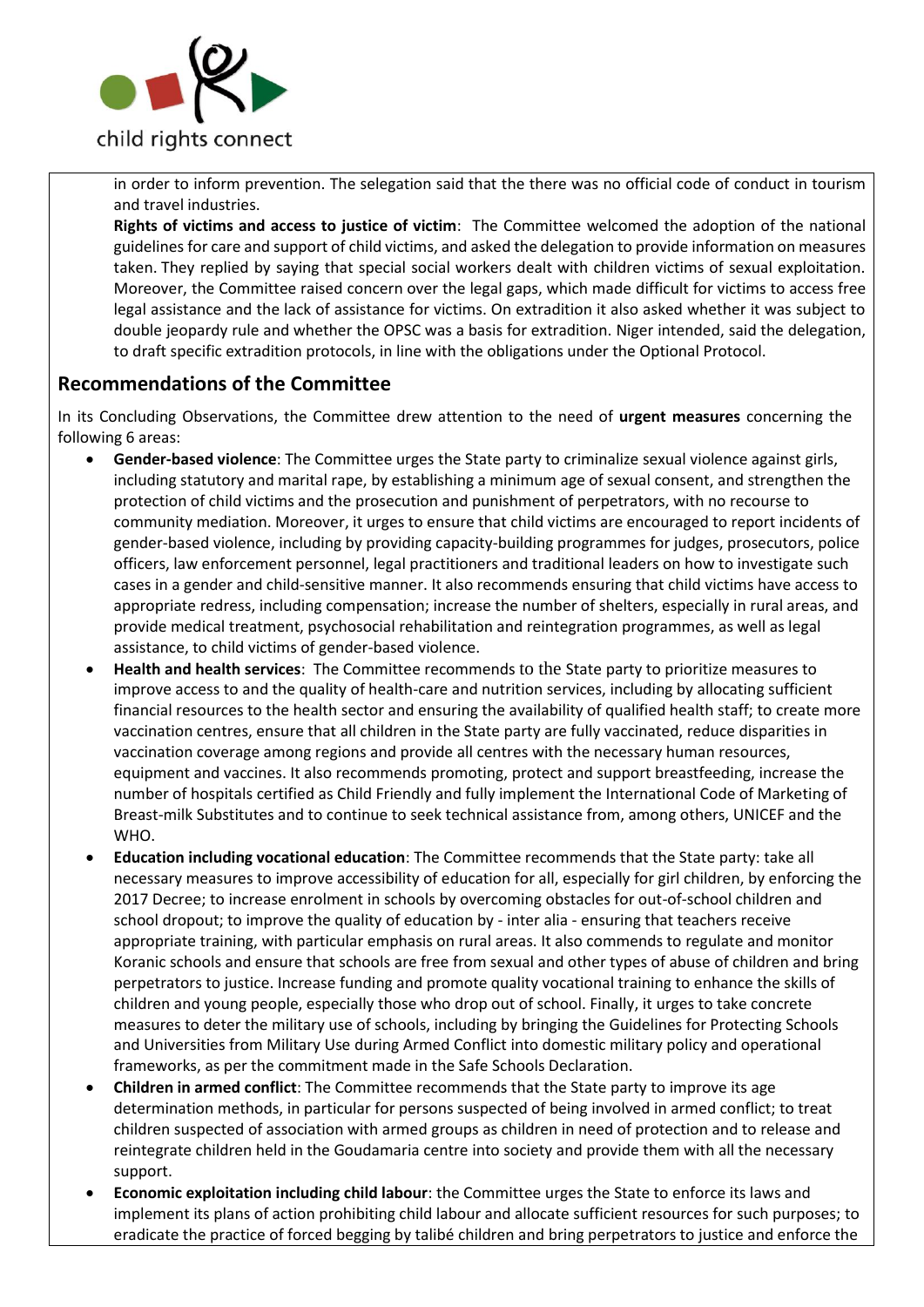

law with regard to domestic work by children. It also recommends strengthening labour inspectorates and monitoring mechanisms in the formal and informal sectors. It commends to continue to raise awareness on the negative consequences of child labour in cooperation with community leaders, families and the media and continue cooperation with ILO with a view to establishing programmes to move children out of the worst forms of child labor and strengthen vocational education programmes for drop outs.

• **Juvenile Justice**: Committee urges the State party to: ensure the provision of qualified and independent legal aid to children in conflict with the law at an early stage of the procedure and throughout the legal proceedings; promote non-judicial measures in the case of children accused of criminal offences, such as diversion, mediation, or community service and wherever possible, use alternative measures at sentencing. Ensure that detention is used as a measure of last resort and for the shortest possible period of time and that it is reviewed on a regular basis with a view to its withdrawal. It also recommends that the children are not detained together with adults and that detention conditions are compliant with international standards, including with regard to access to education and health services. It commends to accelerate the procedures with regard to children in pre-trial detention suspected of involvement with armed groups; improve coordination between the justice sector and social and other relevant services; Provide services for reintegration of children released from prisons; Provide up to date data on children in conflict with the law and children of detainees disaggregated by age, sex, socio-economic background, ethnic and national origin and geographic location.

#### **OPSC:**

- **Measures adopted to prevent offences prohibited under the Protocol**: The Committee urges the State party to establish mechanisms to identify and detect children at risk of falling victim to offences under the Optional Protocol, especially among children in slavery, including *Talibe children* and *Wahaya girls* (fifth wife), children in street situations, migrant, refugee and asylum seeking children, children in forced labour, orphan children, children born outside marriage, children separated from their families or unaccompanied children, as well as take targeted measures to prevent such offences. It also recommends that the State party train its law enforcement officials and adopt standard operating procedures to always regard victims or children at risk of becoming victims of offences under the Optional Protocol as victims or potential victims and not as offenders.
- **Child marriages**: The Committee urges the State party to end the practice of child marriages throughout the country, including by establishing a legal minimum age of marriage at 18 years to both girls and boys. It also urges the State party to eradicate the cases of sale of girls as Wahaya, including by prosecuting and imposing harsh sentences on those who are involved in selling and buying girls.
- **Sexual exploitation of children in travail and tourism**: The Committee urges the State party to conduct advocacy with the tourism industry on the harmful effects of the sexual exploitation of children in travel and tourism, widely disseminate the UNWTO Global Code of Ethics for Tourism among travel agents and tourism agencies, and encourage these enterprises to become signatories to the Code of Conduct for the Protection of Children from Sexual Exploitation in Travel and Tourism.
- **Extra territorial jurisdiction and extradition**: The Committee recommends that the State party take all the steps necessary to ensure that its domestic legislation explicitly enables it to establish and exercise extraterritorial jurisdiction over all offences under the Optional Protocol. The Committee also urges the State party to remove the requirement of double criminality for extradition in respect of offences covered by the Optional Protocol and to consider using the Optional Protocol as a legal basis for extradition in respect of such offences in cases where there is no bilateral extradition treaty with the other country concerned.

### **Sustainable Development Goals**

- 1.3 on implementing nationally appropriate social protection systems and measures for all.
- 3.2 on ending preventable deaths on new-borns under age of 5
- 4 on ensuring inclusive and equitable quality education and promote lifelong learning opportunities for all.
- 4.2 on early childhood development